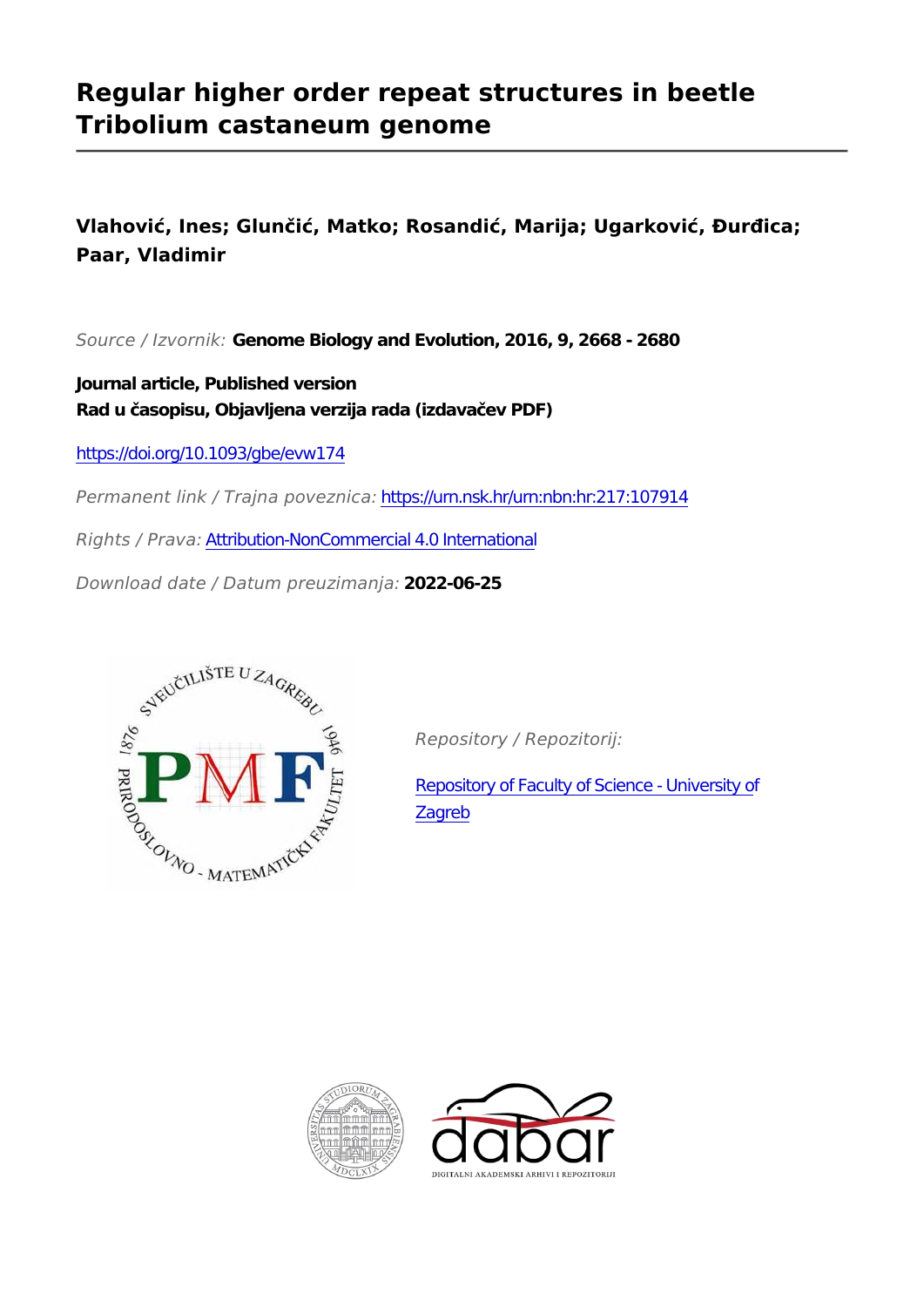# Regular Higher Order Repeat Structures in Beetle Tribolium castaneum Genome

Ines Vlahović<sup>1,†</sup>, Matko Glunčić<sup>1,†,\*</sup>, Marija Rosandić<sup>2</sup>, Đurđica Ugarković<sup>3</sup>, and Vladimir Paar<sup>1,2</sup>

<sup>1</sup> Faculty of Science, University of Zagreb, Zagreb, Croatia

<sup>2</sup> Croatian Academy of Sciences and Arts, Zagreb, Croatia

<sup>3</sup>Division of Molecular Biology, Institute Ruđer Bošković, Zagreb, Croatia

 $*$ These authors contributed equally to this work.

\*Corresponding author: E-mail: matko@phy.hr.

Accepted: July 27, 2016

# Abstract

Higher order repeats (HORs) containing tandems of primary and secondary repeat units (head-to-tail "tandem within tandem pattern"), referred to as regular HORs, are typical for primate alpha satellite DNAs and most pronounced in human genome. Regular HORs are known to be a result of recent evolutionary processes. In non-primate genomes mostly so called complex HORs have been found, without head to tail tandem of primary repeat units. In beetle Tribolium castaneum, considered as a model case for genome studies, large tandem repeats have been identified, but no HORs have been reported. Here, using our novel robust repeat finding algorithm Global Repeat Map, we discover two regular and six complex HORs in T. castaneum. In organizational pattern, the integrity and homogeneity of regular HORs in T. castaneum resemble human regular HORs (with T. castaneum monomers different from human alpha satellite monomers), involving a wider range of monomer lengths than in human HORs. Similar regular higher order repeat structures have previously not been found in insects. Some of these novel HORs in T. castaneum appear as most regular among known HORs in non-primate genomes, although with substantial riddling. This is intriguing, in particular from the point of view of role of non-coding repeats in modulation of gene expression.

Key words: insect genome, Tribolium castaneum, higher order repeats, Global Repeat Map, regulatory elements.

# Introduction

Tribolium castaneum was noted as sophisticated genetic model organism for studies of insect development [\(Sokoloff](#page-13-0) [1972;](#page-13-0) [Denell 2008;](#page-12-0) [Roth and Hartenstein 2008](#page-13-0); [Feliciello et al.](#page-12-0) [2015a](#page-12-0)). It is known as a member of the most species-rich eukaryotic order and important pest of stored products. During the last two decades, the T. castaneum genome has been sequenced and studied (Ugarković [et al. 1996a;](#page-13-0) [Richards](#page-13-0) [et al. 2008](#page-13-0); [Wang et al. 2008](#page-13-0); [Feliciello et al. 2011](#page-12-0), [2015a](#page-12-0)). Contigs have been assembled into ten linkage groups (LG), and the remaining sequence represented as unplaced scaffolds (DS) and unplaced singletons (GG) (Tcas\_3.0 assembly) (www.ncbi.nlm.nih.gov/bioproject/12540; http:beetlebase. org). This genome can provide useful information on genome evolution and functions linking genomes of insects and vertebrates. Tandemly repeated DNA sequences, known as satellite DNAs, are among most rapidly evolving sequences

in eukaryotic genomes, usually differing significantly among evolutionary closely repeated species and expected to drive population and species divergence [\(Feliciello et al. 2015a\)](#page-12-0). It was hypothesized that satellite DNAs could influence nearby gene expression and thereby acting as regulatory elements ([Ugarkovic´](#page-13-0) 2005; [Palomeque and Lorite 2008](#page-13-0); [Pezer et al.](#page-13-0) [2012](#page-13-0)). Tribolium castaneum genome revealed the presence of highly repetitive families ([Wang et al. 2008](#page-13-0)). The pronounced satellite-like 0.3–0.4 kb repeat units, called TCAST satellites, have been found abundant in T. castaneum genome (Ugarković [et al. 1996a](#page-13-0); [Feliciello et al. 2011](#page-12-0); Brajković [et al. 2012](#page-12-0); [Feliciello et al. 2015a\)](#page-12-0). They make up 35% of sequenced genome, encompassing pericentromeric and centromeric regions, and a small portion is dispersed within euchromatin (Brajković [et al. 2012](#page-12-0)) where it affects expression of genes under specific environmental conditions of heat stress ([Feliciello et al. 2015b\)](#page-12-0). The genes are suppressed due to transient formation of heterochromatin at

© The Author(s) 2016. Published by Oxford University Press on behalf of the Society for Molecular Biology and Evolution.

This is an Open Access article distributed under the terms of the Creative Commons Attribution Non-Commercial License (http://creativecommons.org/licenses/by-nc/4.0/), which permits non-commercial re-use, distribution, and reproduction in any medium, provided the original work is properly cited. For commercial re-use, please contact journals.permissions@oup.com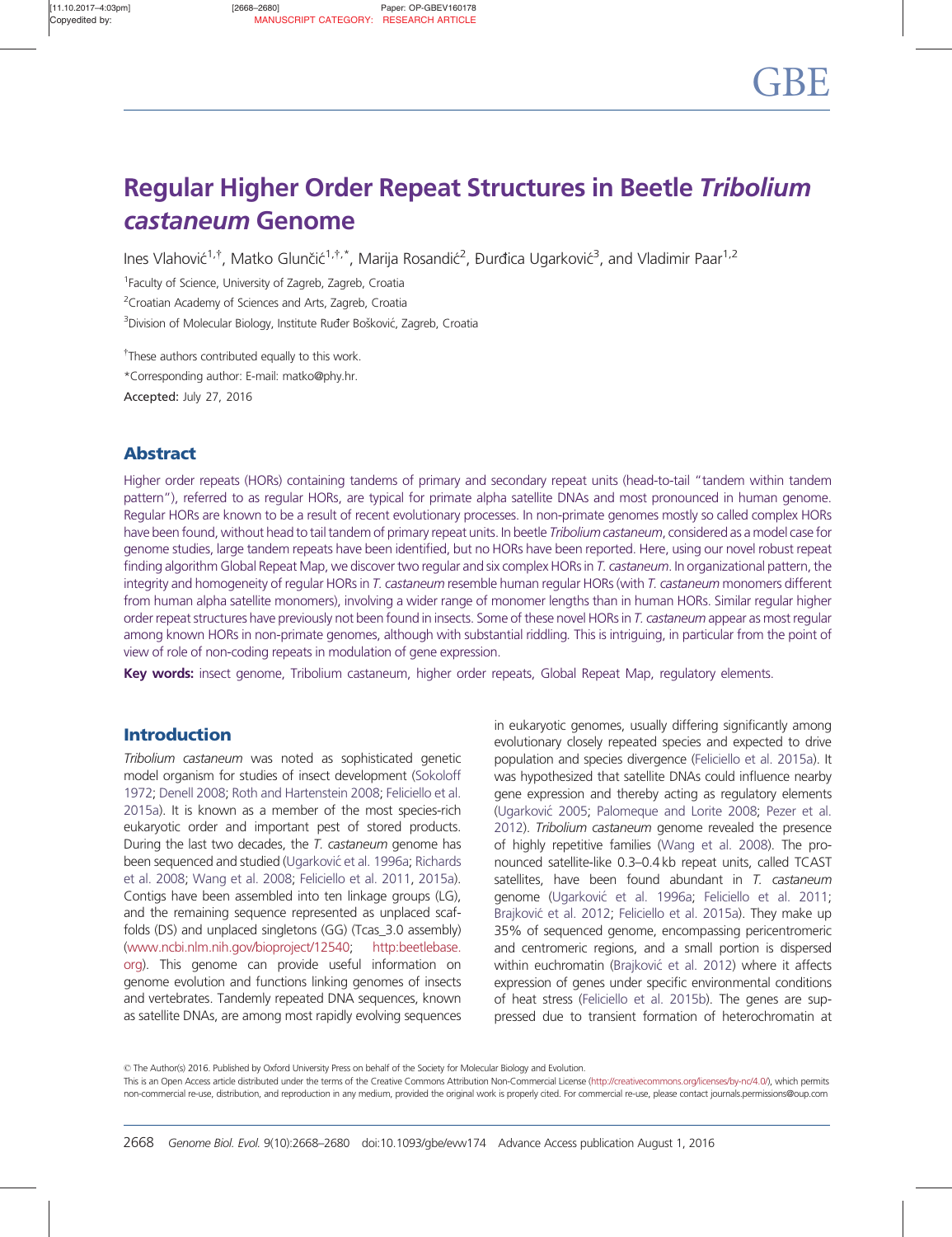dispersed satellite repeats and this represents the first experimental proof for the gene modulatory role of satellite DNA repeats. Besides, this novel mode of gene regulation does not seem to be unique to the specific satellite DNA/gene, and it could be hypothesised that other non-coding repeats dispersed within euchromatin, could influence expression of associated genes by the similar mechanism.

# Regular HORs

Human and non-human primate centromeres are characterized by well-known prototype of higher order repeats (HORs) in non-coding sequences, based on diverged ~171 bp alpha satellite monomers ([Manuelidis 1978;](#page-13-0) [Tyler-Smith and Brown](#page-13-0) [1987;](#page-13-0) [Willard and Waye 1987](#page-13-0); [Warburton and Willard 1996;](#page-13-0) [Lee et al. 1997](#page-13-0); [Rudd and Willard 2004](#page-13-0); Rosandić [et al. 2006,](#page-13-0) [2013;](#page-13-0) [Rudd et al. 2006;](#page-13-0) [Schueler and Sullivan 2006;](#page-13-0) [Warburton et al. 2008](#page-13-0); [Alkan et al. 2011;](#page-12-0) [Paar et al. 2011a,](#page-13-0) [2011b\)](#page-13-0). Head-to-tail tandems of alpha satellite monomers form HOR units. Within each HOR unit, the constituent alpha satellite monomers exhibit substantial intermonomeric sequence divergence (20–35%). HOR units also organize themselves in head-to-tail tandem repeats as shown in [figure 1A](#page-3-0). The range of their length variations is small (~2% of the average HOR length). Divergence between HOR units is less than ~5%, which is sizably smaller than divergence between monomers within each HOR unit (20–35%) [\(Warburton and Willard 1996\)](#page-13-0).

Such "tandem within tandem" pattern will be referred to as regular HOR. A constituent monomer in a primary tandem (alpha satellite monomer in primates) is called primary repeat unit, and constituent HOR unit in the secondary tandem (alpha satellite HOR unit in primates) is called secondary repeat unit.

Human alpha satellite HORs represent a model case of regular HORs. They characterize primate genomes, and are species specific. For example, this was shown for chromosome 5 with species-specific alpha satellite HORs: 13mer in human [\(Baldini et al. 1989](#page-12-0)), 13mer in Neanderthal (Vlahović et al. 2015, unpublished data), 5mer in chimpanzee, 14mer in orangutan and 3mer in macaque (Rosandić [et al. 2013\)](#page-13-0). In assemblies of chromosomes of lower primates several pronounced regular alpha satellite HORs were recently found: 6mer or 4mer in siamang ([Terada et al. 2013\)](#page-13-0), 31mer in Hoolock, 9mer in Nomascus, 8mer and 13mer in Hylobates [\(Koga et al. 2014](#page-13-0)), 9mer in owl monkey and 12mer in marmoset ([Sujiwattanarat et al. 2015](#page-13-0)).

In non-primate genomes, the regular HORs with more than two monomers in secondary repeat unit are rare [\(Horz and](#page-12-0) [Altenburger 1981;](#page-12-0) [Lee et al. 1997;](#page-13-0) [Kato 1999](#page-13-0); [Komissarov](#page-13-0) [et al. 2011\)](#page-13-0).

In cave beetle Pholeuon proserpinae a 532-bp dimer HOR unit composed of two types of 266 bp monomers was found [\(Pons et al. 2003](#page-13-0)). In Pimelia radula ascendes a 712 bp dimer HOR unit is composed of two types of 356 bp monomers ([Pons et al. 2002](#page-13-0)). In satellite DNA from the phytophagous beetle Chrysolina carnifex the 211-bp monomers are organized in the form of dimers or 3mers [\(Palomeque et al.](#page-13-0) [2005](#page-13-0); [Palomeque and Lorite 2008\)](#page-13-0). Some cases of regular HORs have been also found in insects Tribolium brevicornis and Tribolium madens (Ugarković [et al. 1996a;](#page-13-0) [Mravinac](#page-13-0) [et al. 2005](#page-13-0)).

Prior to this study, HORs have not been identified in T. castaneum.

## Complex HORs

In non-primates the internal structure of some tandem repeats has internal subunits, but subunits are not organized into a head-to-tail tandem. Usually, they are formed from interspersed and/or inversely oriented monomers and frequently with extraneous sequence elements. In the literature such repeats are called complex HORs or simply HORs, what can cause misunderstandings with respect to "tandem-withintandem" definition of regular HORs in human genome. While regular HORs have both primary and secondary tandem repeat pattern (associated with monomer unit and the corresponding HOR unit, respectively), complex HORs contain no tandem of primary monomers.

Complex HORs have been frequently found in non-human mammals, for example in mouse [\(Komissarov et al. 2011](#page-13-0)) ([fig. 1B](#page-3-0)), swine ([Janzen et al. 1999](#page-12-0)), bovids [\(Modi et al.](#page-13-0) [2004](#page-13-0)), horse, dog, and elephant [\(Alkan et al. 2011](#page-12-0)).

Satellite DNAs are abundant in insects ([Palomeque and](#page-13-0) [Lorite 2008\)](#page-13-0), and various complex HORs were found, for example, in T. brevicornis, T. madens and T. audax (Ugarković [et al. 1996b](#page-13-0); [Mravinac et al. 2005;](#page-13-0) [Mravinac and Plohl 2007](#page-13-0); [Mravinac and Plohl 2010\)](#page-13-0).

## Non-coding Regulatory Elements

Non-coding sequences are gaining significance in light of revealing large-scale regulatory architecture of genomes. Eukaryotic gene expression is often controlled by distant regulatory elements [\(King and Wilson 1975](#page-13-0); [Pennachio and](#page-13-0) [Rubin 2001;](#page-13-0) [Haygood et al. 2010;](#page-12-0) [Noonan and McCallion](#page-13-0) [2010](#page-13-0); [Anderson and Hill 2013](#page-12-0); [Andersson et al. 2015](#page-12-0); [Braikia et al. 2015;](#page-12-0) [Erokhin et al. 2015](#page-12-0); [Thakurela et al.](#page-13-0) [2015](#page-13-0)) including those present within non-coding repetitive DNAs such as transposons or satellite DNAs (Ugarković [2005](#page-13-0); [Tomilin 2008;](#page-13-0) [Eichten et al. 2012;](#page-12-0) [Pezer et al. 2012\)](#page-13-0). The gene modulatory effect of satellite DNA is positively correlated with the copy number of repeats within gene-associated satellite DNA elements [\(Feliciello et al. 2015b](#page-12-0)) and in this context, accelerated HOR patterns may be of significant interest regarding evolution of gene regulatory networks as well as species evolution [\(Paar et al. 2011b](#page-13-0)). It was suggested that HORs might also have a role as possible encryption key for microtubule–centromere interaction (Rosandić [et al. 2008\)](#page-13-0).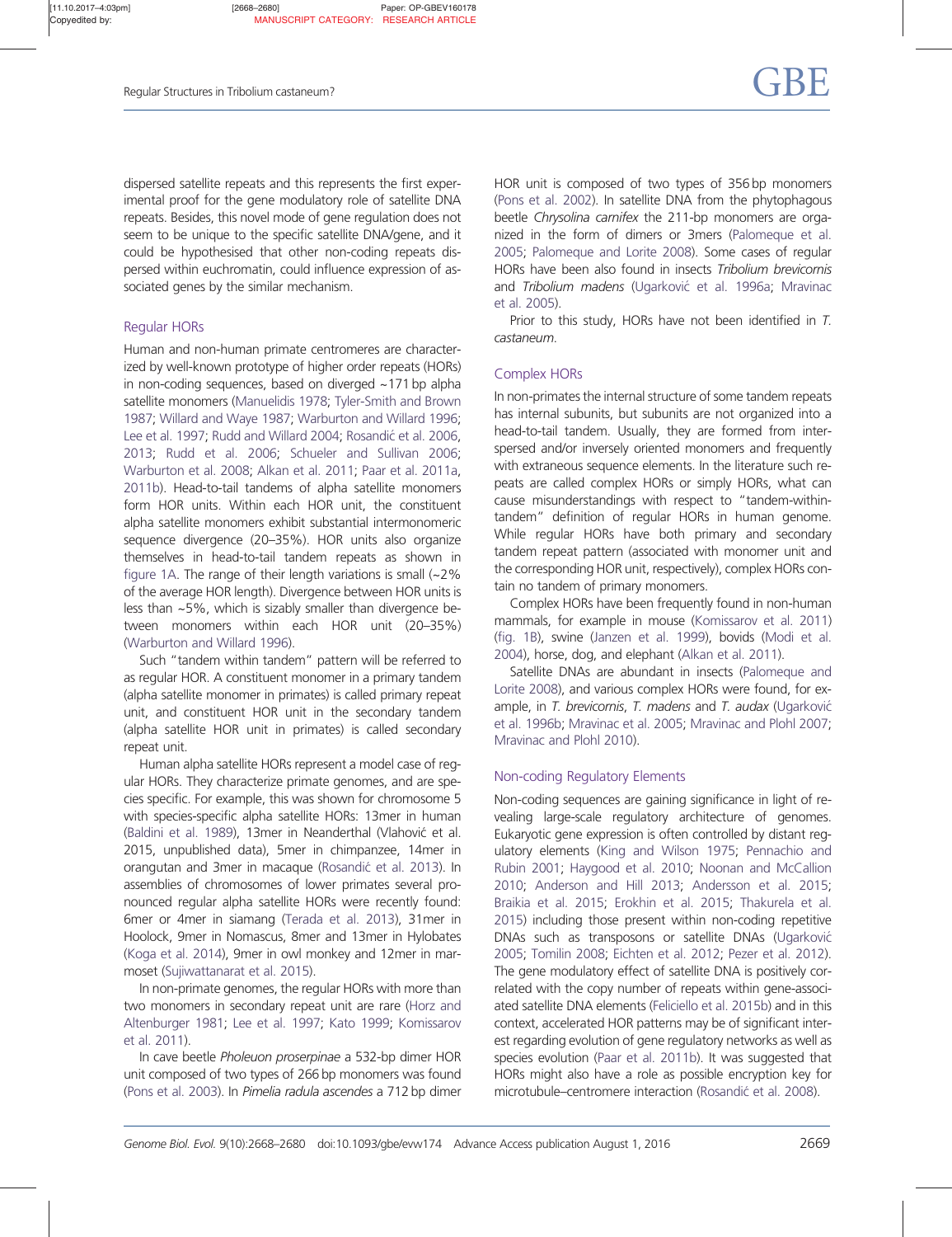<span id="page-3-0"></span>

Fig. 1.—Regular and complex HORs. (A) An example of regular HOR is 17 copy 3mer HOR~4770 bp based on monomer length of ~1600 bp identified in human chromosome 1 in NBPF family gene. This regular HOR satisfy divergence between monomers of ~20% and divergence between HOR copies of  $\sim$ 0.5%. Numbers in figure of monomer and HOR lengths are represented in base pairs. Structure of this HOR is explained in [Paar et al. \(2011b\)](#page-13-0). (B) An example of complex HOR structure is MaSat ~2154 bp found in mice. The complex HOR is composed from smaller subunits—primary repeats of monomers of different lengths that make secondary repeat units with three types of monomers that ultimately make HOR. Different colors represents different types of monomers. Numbers in figure of monomer and HOR lengths are represented in base pairs This HOR structure was published in [Komissarov et al. \(2011\).](#page-13-0)

1919 2154 2152

# Materials and Methods

Our studies of detecting and analyzing HORs in genome sequences of T. castaneum (Assembly Name: Tcas\_3.0; Submitter: Baylor College of Medicine; GenBank Assembly ID: GCA\_000002335.1; and T. castaneum strain Georgia GA2, whole genome shotgun sequencing project; GenBank ID: AAJJ00000000.1) [\(Richards et al. 2008;](#page-13-0) [Kim et al. 2010\)](#page-13-0) are performed here using new robust repeat finding algorithm Global Repeat Map (GRM) (Rosandić [et al. 2003;](#page-13-0) [Paar et al.](#page-13-0) [2005,](#page-13-0) [2011a](#page-13-0), [2011b](#page-13-0); Glunčić [and Paar 2012](#page-12-0)). The assembled genome can be downloaded in fasta format from: ftp://ftp. bioinformatics.ksu.edu/pub/BeetleBase/3.0. The novelty of GRM approach is a direct mapping of symbolic DNA sequence into frequency domain using complete K-string ensemble instead of statistically adjusted individual K-strings optimized locally. In this way, GRM provides a straightforward identification of DNA repeats using frequency domain, but avoiding mapping of symbolic DNA sequence into numerical sequence, and uses K-string matching, but avoiding statistical methods and locally optimizing individual  $K$ -strings (Glunčić [and Paar](#page-12-0) [2012](#page-12-0)). The GRM algorithm is an extension of KSA (Key String Algorithm) framework (Glunčić and Parr 2012) which is based on the use of a short sequence of nucleotides, referred to as key string, which cuts a given genomic sequence at each location where the key string appears within a given genomic sequence. The ensuing KSA fragments form the KSA length array that could be compared with an array of lengths of restriction fragments resulting from hypothetical complete digestion cutting genomic sequence at recognition sites corresponding to the KSA key string. The GRM algorithm consists of the following steps: Step 1, computes the frequency versus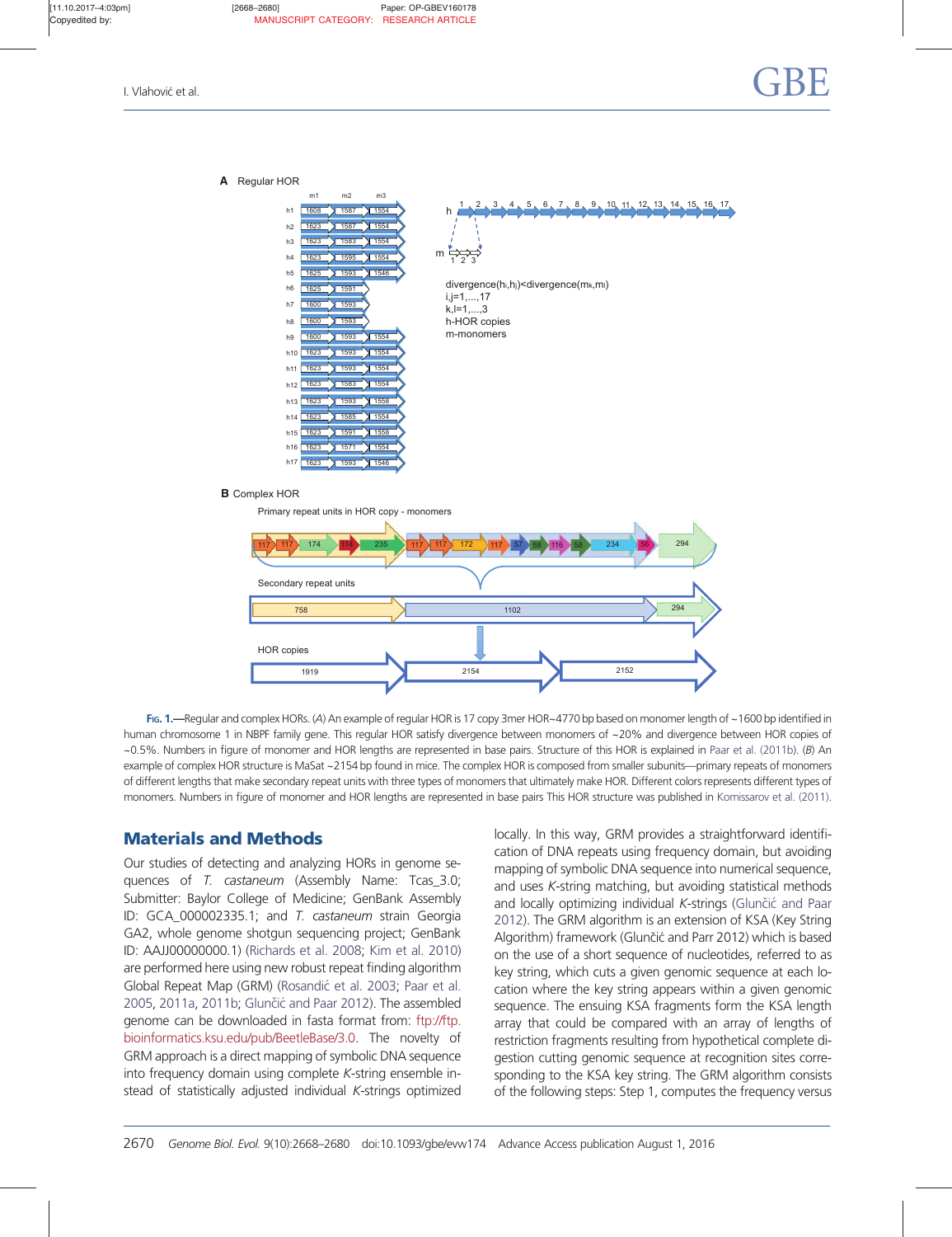fragment length distribution for a given genomic sequence by superposing results of consecutive KSA segmentations computed for an ensemble of all 8-bp key strings (48 = 65,536 key strings) (Glunčić and Parr 2012). In the GRM diagram, each pronounced peak corresponds to one or more repeats at that length, tandem or dispersed. Step 2, determines the dominant key string corresponding to the fragment length for each peak in the GRM diagram from step 1. An 8-bp key string (or a group of 8-bp key strings) that gives the largest frequency for a fragment length under consideration is referred to as a dominant key string. Step 3, performs segmentation of a given genomic sequence into KSA fragments using dominant key string from the Step 2. Any periodic segment within the KSA length array reveals the location of repeats and provides genomic sequences of the corresponding repeat copies. Step 4, aligns all sequences of repeat copies from Step 3 and constructs consensus sequence. Step 5, computes divergence between each repeat copy from step 3 and consensus sequence from step 4 using the Needleman–Wunsch [\(Needleman and](#page-13-0) [Wunsch 1970](#page-13-0)) algorithm. Step 6, the pattern in divergences between repeat copies and with respect to consensus reveals tandem monomer sequence or HOR structure. Diagram outlining the main steps in the GRM process is shown in figure 2. The GRM program is publicly available at http://www.hazu.hr/ grm/tools.html.

# **Results**

# GRM Diagrams for Tribolium castaneum Genome

Using GRM algorithm, in the first step we compute GRM diagrams for the whole Tcas\_3.0 genomic assembly of T. castaneum. The computed results for repeat unit lengths up to 3000 bp are displayed ([fig. 3A–](#page-5-0)D), and repeat unit lengths assigned to pronounced GRM peaks. The most frequent



FIG. 2.—Diagrammatic outline of six steps in the process of applying the GRM algorithm.

repeat unit lengths in the whole Tcas\_3.0 assembly are 180 bp, 166 bp [\(fig. 3B\)](#page-5-0), 3 bp [\(fig. 3A\)](#page-5-0), and a family of repeat units in the length interval from ~300 to 400 bp (more precisely, the interval from 309 to 381 bp) [\(fig. 3C\)](#page-5-0). Ensemble of monomers from 309 to 381 bp is denoted Tcast-360. Moreover, in addition to known monomeric tandem repeats, we discover novel HORs.

# Regular 5mer HOR in Unplaced Singleton GG695826.1

We discover that the singleton GG695826.1 from Tcas\_3.0 is segmented by GRM algorithm into satellite-like monomers of five types, denoted m1 to m5 (consensus sequences: supplementary table S1a, Supplementary Material online; monomer composition of HORs: supplementary table S2, Supplementary Material online). Consensus lengths of these monomers (331, 362, 369, 361, and 369 bp) differ by up to 11% [\(fig. 4A\)](#page-6-0), corresponding to pronounced peaks in GRM diagram of GG695826.1 [\(fig. 3E](#page-5-0)). These five monomer types in the length interval 300–400 bp belong to the so called Tcast-360 monomers [\(fig. 3G\)](#page-5-0).

Average divergence between monomer copies of each monomer type is low (below 2%) as shown by divergence matrix [\(fig. 4B,](#page-6-0) diagonal); in contrast, average divergence between monomer copies of different monomer types (m1 vs. m2, m2 vs. m3, etc.) is substantially higher, in the range 18– 26% [\(fig. 4B](#page-6-0), off diagonal). Consequently, divergence between two different HOR copies is substantially lower than divergence between monomer copies within each HOR copy, which is a characteristic of HOR pattern. More specifically, divergence values for monomer copies m2 versus m4 and m3 versus m5 are intermediate (8% and 5%, respectively), but still substantially higher than within each monomer type. Thus, diagonal values in divergence matrix are sizably smaller than off diagonal values. In this way, the GG695826.1 sequence is segmented into an array of m1m2m3m4m5 copies, representing a pronounced 5mer HOR pattern (9 HOR copies), displayed schematically by aligning five columns of constituent monomer copies (each represented by a heavy horizontal line) [\(fig. 4C\)](#page-6-0). To each HOR copy we attribute a HOR copy number (from 1 to 9). Six of these HOR copies (Nos. 3, 5–9) are complete, each containing all five constituent monomer types (m1–m5). In each of the remaining three HOR copies (Nos. 1, 2, 4) three monomers are deleted ([fig. 4C](#page-6-0)). Such HOR pattern, where some constituting monomers are missing, is referred to as riddled, in analogy to situation in some human HORs. A group of peaks in GRM diagram of GG695826.1 characterizes this riddling in the length interval from 500 to 3000 bp ([fig. 3F](#page-5-0)), which is called the GRM signature of riddled HOR.

The concept of HOR signature was previously introduced for riddled HORs in alpha satellites of human Y chromosome ([Paar et al. 2011a\)](#page-13-0).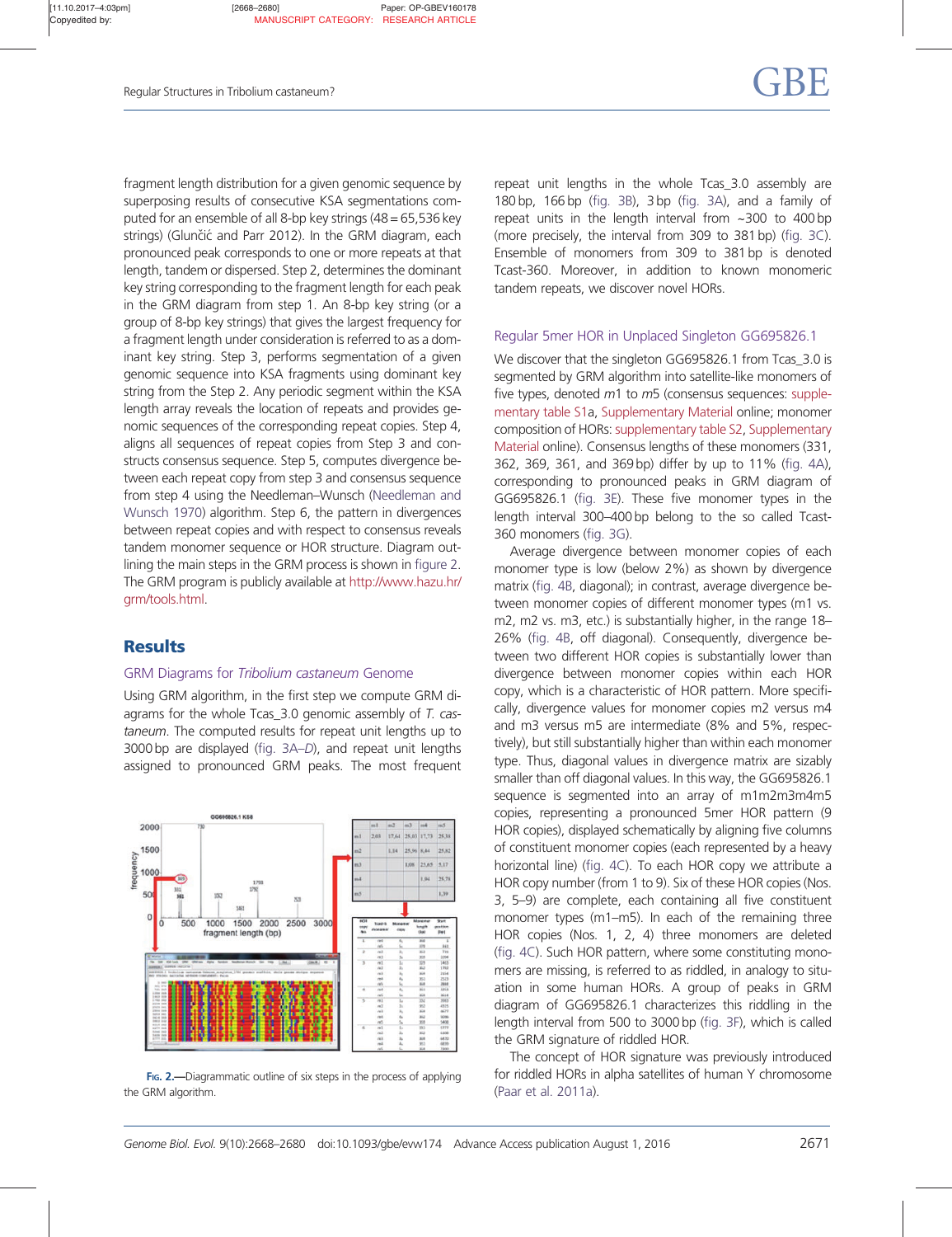<span id="page-5-0"></span>

FIG. 3.—GRM diagram of Tribolium castaneum genome (Tcas\_3.0 assembly). (A–D) GRM diagrams of Tcas\_3.0 assembly (repeat unit lengths in the range 1–3000 bp). For pronounced frequency peaks, the lengths of the corresponding repeat units are shown. (E–F) GRM diagrams of GG695826.1. Peaks in the range 300–400 bp at 331, 361, 362, and 369 bp (E) represent approximate repeat unit lengths of constituent Tcast-360 monomers. Peaks in the range 500–3000 bp at 730, 1062, 1793, and 2523bp (F) represent GRM signature of riddled 5mer HOR (table 1). (G–H) GRM diagrams of DS497953.1. The pronounced peaks at 314, 332, and 361bp (G) correspond to approximate repeat unit lengths of constituent Tcast-360 monomers and peaks at 694, 733, 1067, 1427, 1741, 2473, 3126, and 3168 bp (H) represent GRM signature of riddled 4mer HOR [\(table 2\)](#page-7-0).

Lengths at which these signature peaks appear in figure 3F are approximately equal to distances between start positions of neighboring homologous monomers [\(table 1](#page-6-0)), which give rise to HOR signature peaks. For example, the monomer copy  $5<sub>2</sub>$  (369 bp), (starting at position 2884), is highly homologous to monomer copy  $5<sub>3</sub>$  (starting at position 3614) and between them is the monomer copy  $4_3$  (361 bp). Thus, the distance between the first nucleotides in the  $5<sub>2</sub>$  and  $5<sub>3</sub>$  monomers is  $369 + 361 = 730$  bp. This gives rise to a peak at fragment length 730 bp in GRM diagram (fig. 3F).

# Complex 4mer HOR in Unplaced Scaffold DS497953.1

Another HOR which contains monomers in the range 300– 400 bp (which also belong to Tcast-360 monomers), we find in the scaffold DS497953.1. The GRM algorithm segments this sequence into four monomers (consensus sequences: supplementary table S1b, Supplementary Material online). Three of them belong to Tcast-360 monomers (300–400 bp). They correspond to three GRM peaks, at ~361, ~314, and ~332 bp (fig. 3G), denoted by m1, m3, and m4, respectively.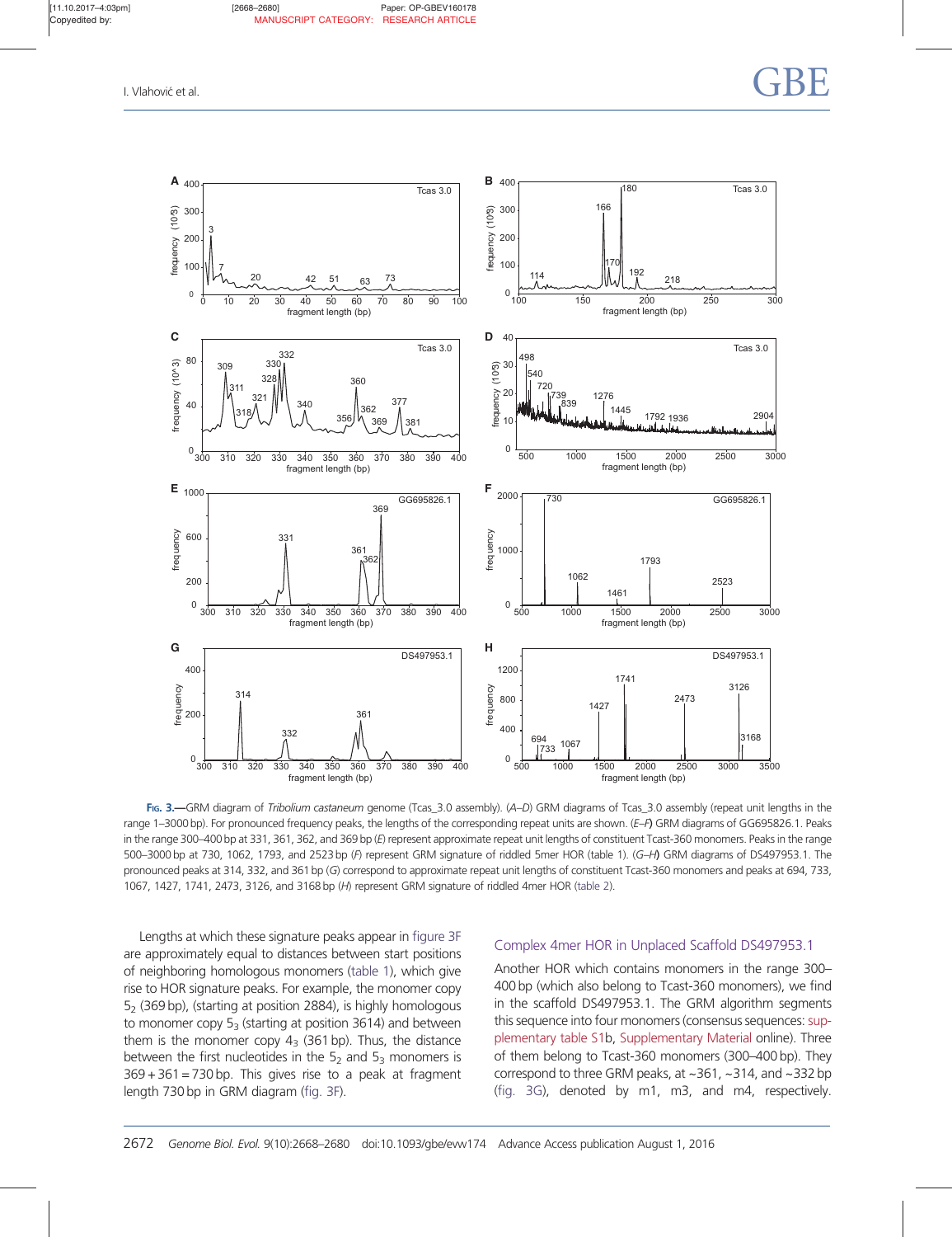<span id="page-6-0"></span>

| A | Monomer<br>type      |                | Consensus<br>length (bp) |                | Range of<br>copy lengths |  | C | <b>HOR</b><br>copy | Start<br>position | m1              | m2              | Aligned<br>monomers<br>m3 | m4              | m <sub>5</sub>                     |
|---|----------------------|----------------|--------------------------|----------------|--------------------------|--|---|--------------------|-------------------|-----------------|-----------------|---------------------------|-----------------|------------------------------------|
|   | m1                   |                | 331                      |                | 328 - 332                |  |   | No.                | (bp)              |                 |                 |                           |                 |                                    |
|   | m2                   |                | 362                      |                | 362 - 363                |  |   |                    |                   |                 |                 |                           | 360             | 370                                |
|   |                      |                |                          |                |                          |  |   | 1                  | 1                 |                 |                 |                           | 4,              | 5,                                 |
|   | m3                   |                | 369                      |                | 369                      |  |   |                    |                   |                 | 363             | 369                       |                 |                                    |
|   | m4                   |                | 361                      |                | $361 - 362$              |  |   | $\overline{2}$     | 731               |                 | $\overline{2,}$ | 3 <sub>1</sub>            |                 |                                    |
|   | m <sub>5</sub>       |                | 369                      |                | 368 - 369                |  |   |                    |                   |                 |                 |                           |                 |                                    |
|   |                      |                |                          |                |                          |  |   | 3                  | 1463              | 329             | 362             | 369                       | 361             | 369                                |
|   |                      |                |                          |                |                          |  |   |                    |                   | 1 <sub>1</sub>  | 2,              | 3,                        | $4\overline{2}$ | $5_{\tiny 2}$                      |
|   |                      |                |                          |                |                          |  |   | $\overline{4}$     | 3253              |                 |                 |                           | 361             | 369                                |
| B |                      |                |                          |                |                          |  |   |                    |                   |                 |                 |                           | 4 <sub>3</sub>  | 5 <sub>3</sub>                     |
|   | m1                   | m2             | m3                       | m4             | m <sub>5</sub>           |  |   |                    |                   | 332             | 362             | 369                       | 362             | 369                                |
|   | $\overline{2}$<br>m1 | 18             | 25                       | 18             | 25                       |  |   | 5                  | 3983              | 1 <sub>2</sub>  | $2_{3}$         | 3 <sub>3</sub>            | $4^{4}$         | ${\bf 5}_{{\scriptscriptstyle 4}}$ |
|   | m2                   | $\overline{1}$ | 26                       | 8              | 26                       |  |   | 6                  | 5777              | 331             | 362             | 369                       | 361             | 369                                |
|   | m3                   |                | $\overline{1}$           | 26             | 5                        |  |   |                    |                   | $1\overline{3}$ | 2 <sub>4</sub>  | 3 <sub>4</sub>            | 4 <sub>5</sub>  | 5 <sub>5</sub>                     |
|   | m4                   |                |                          | $\overline{2}$ | 26                       |  |   | $\overline{7}$     | 7569              | 331             | 362             | 369                       | 361             | 369                                |
|   | m <sub>5</sub>       |                |                          |                | $\overline{1}$           |  |   |                    |                   | $1_{4}$         | 2 <sub>5</sub>  | 3 <sub>5</sub>            | 4 <sub>6</sub>  | 5 <sub>6</sub>                     |
|   |                      |                |                          |                |                          |  |   | 8                  |                   | 328             | 362             | 369                       | 361             | 369                                |
|   |                      |                |                          |                |                          |  |   |                    | 9361              | 1 <sub>5</sub>  | 2 <sub>6</sub>  | 3 <sub>6</sub>            | 4,              | 5 <sub>7</sub>                     |
|   |                      |                |                          |                |                          |  |   | $\boldsymbol{9}$   | 11150             | 331             | 363             | 369                       | 361             | 368                                |
|   |                      |                |                          |                |                          |  |   |                    |                   | 1 <sub>6</sub>  | 2,              | 3,                        | $4_{\circ}$     | $5_{\rm s}$                        |

FIG. 4.—5mer HOR in Tribolium castaneum sequence GG695826.1. (A) Five Tcast-360 monomer types constituting 5mer HOR. (B) Average divergence matrix for monomer copies of five Tcast-360 monomer types in 5mer HOR (%). (C) Aligned monomer structure of 5mer HOR. Similar method of HOR schematic presentation was previously used for human chromosomes [\(Paar et al. 2011a](#page-13-0)). Monomer types constituting HOR are denoted m1, m2, m3, m4, and m5 (top enumeration of columns). Horizontal bars in each column: monomer copies of the same type. Length (in bp) is assigned to each monomer copy. In each column enumeration of monomers 1, 2, 3,... (subscript) goes from top to bottom. Example: monomer of type m1 in HOR copy No. 5 is denoted by 1<sub>2</sub>; its length is 332 bp. Only genomic sequences belonging to Tcast-360 or their segments of at least 180 bp and having >70% identity to reference sequence are displayed. Consensus monomers: supplementary table S1a, Supplementary Material online. Monomer structure of 5mer HOR: supplementary table S2, Supplementary Material online.

#### Table 1

Illustration of Origin of Pronounced HOR-signature GRM Peaks in Figure 3F as Distances between Start Positions of Approximately Homologous Monomers in 5mer HOR Array from GG695826.1 (fig. 4C)

| Distance between start of monomers                       | <b>HOR-signature</b> |  |  |
|----------------------------------------------------------|----------------------|--|--|
| of the same type (bp)                                    | peak (bp)            |  |  |
| $5\sqrt{5}$ <sub>3</sub> = 369 + 361 = 730               | 730                  |  |  |
| $5_35_4 = 369 + 332 + 362 + 369 + 362 = 1794$            | 1793                 |  |  |
| $2\sqrt{2}$ = 363 + 369+329 = 1061                       | 1062                 |  |  |
| $51/52 = 370 + 363 + 369 + 329 + 362 + 369 + 361 = 2523$ | 2523                 |  |  |

Labeling of monomer copies: see figure 4C. Example:  $5<sub>2</sub>$  denotes the second m5-type monomer (counting from top to bottom) in m5 column in figure 4C (HOR copy No. 3);  $5<sub>3</sub>$  denotes the third m5-type monomer in m5 column (HOR copy No. 4).

Divergence among homologous monomers of types m1, m3, and m4 are  $4.66 \pm 2.02\%$ ,  $3.92 \pm 3.87\%$ , and  $5.61 \pm 1.74\%$ , while divergence of copies of this three types of monomers is  $18.51 \pm 10.99\%$ .

The 372 bp monomer in HOR copy No. 5 belongs to the m4 type of monomers. It can be approximately obtained from ~332 bp m4 monomer by inserting after position 255 a 48 bp extraneous insertion, denoted I. Thus, in the structure of 372 bp monomer, we find three segments: left segment denoted L (from position 1 to 255), inserted extraneous middle segment denoted I (from position 256 to 305), and right segment denoted R (from position 306 to 372) [\(fig. 5\)](#page-7-0). Excluding the inserted segment I, the sequence consisting of only R and L segments is approximately homologous to ~332 bp m4 monomers (at the level of more than 90% identity).

The three monomers m1, m3, and m4 corresponding to DS497953.1, differ from monomers in GG695826.1 from the preceding section. Together, they belong to a family of so called Tcast-360 monomers which lie in the interval from 300 to 400 bp (supplementary table S4, Supplementary Material online).

The fourth constituting monomer of 4mer HOR in DS497953.1, denoted by m2, is much longer (~1067 bp). However, this long monomer is related to Tcast-360 monomers. The first 150 bp segment of m2 is approximately homologous to the first 150 bp segment of m1 monomer, while the largest part of m2 (after position  $\sim$  150) has no similarity to m1, m3, and m4 monomers. Divergence among homologous monomers of this type is  $1.24 \pm 0.33$ %. Furthermore, monomers m3 (~314 bp) approximately correspond to a segment of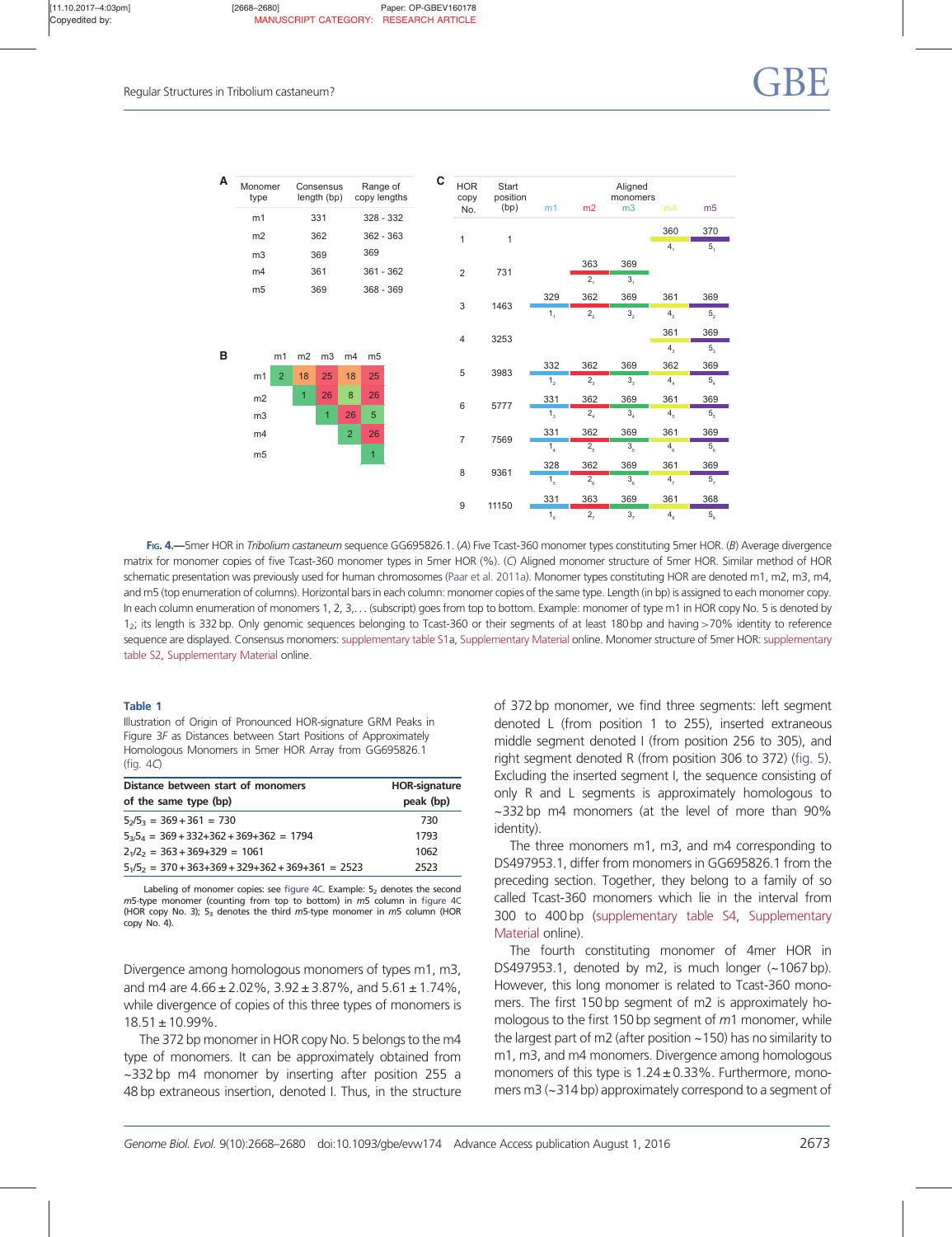<span id="page-7-0"></span>

FIG. 5.-Aligned monomer structure of 4mer HOR in DS497953.1 constituted from three Tcast-360 monomer types (m1, m3, and m4) and one  $\sim$  1067 bp monomer type (m2). Monomer types constituting HOR are denoted by m1, m2, m3, and m4 (top enumeration of columns). The monomer  $4<sub>2</sub>$  (of length 372 bp) from HOR copy No. 5 has a 48 bp extraneous insertion (indicated by a short rectangle along a part of horizontal bar representing this monomer and labeled I). Consensus monomers: supplementary table S1b, Supplementary Material online. Monomer structure of 4mer HOR: supplementary table S3, Supplementary Material online. The first 150 bp segment of long monomer m2 is approximately homologous to the first 150 bp segment of m1; the remaining part of m2 has no similarity to monomers m1, m3, and m4.

314 nucleotides from m1 (~361 bp) monomers after deletion of ~45 nucleotides. Using dominant key string ACTCCTAT, we segment DS497953.1 into complex array of monomers m1– m4 with substantial riddling, displayed schematically by aligning the constituent monomers (fig. 5).

Average divergence between copies within each monomer type is low (~1–3%), while divergence between monomer copies of different types is substantially larger (~20%, or more). Pronounced GRM peaks in the length interval 500– 3500 bp [\(fig. 3H](#page-5-0)) represent the corresponding GRM signature (table 2).

Consensus sequence of m1 monomer copies in DS497953.1 is referred to as Tcast-360/1 (supplementary table S4a, Supplementary Material online). It serves as a reference sequence for Tcast-360 monomers. Slightly different reference sequence is obtained by GRM segmentation of DS497953.1 using the key string AACCATAA. Of monomer sequences obtained in this way, the one, which is closest to

#### Table 2

Illustration of Origin of Pronounced HOR-Signature GRM Peaks in Figure 3H as Approximately Homologous Distances between Start of Monomers from 4mer HOR Array in DS497953.1 (fig. 5)

| Distance between start of monomers                               | <b>HOR-signature</b> |  |
|------------------------------------------------------------------|----------------------|--|
| of the same type (bp)                                            | peak (bp)            |  |
| $11/12 = 361 + 1067 + 314 = 1742$                                | 1741                 |  |
| $3\sqrt{3}_4$ = 314 + 358+332 + 362+332 + 361+1067=3126          | 3126                 |  |
| $3\sqrt{3}$ <sub>3</sub> = $314 + 359 + 372 + 361 + 1067 = 2473$ | 2473                 |  |
| $12/13 = 360 + 1066 = 1426$                                      | 1427                 |  |
| $31/32 = 314 + 360 + 1066 + 360 + 1068 = 3168$                   | 3168                 |  |
| $4\sqrt{4_4}$ = 332 + 362 = 694                                  | 694                  |  |
| $4\frac{1}{4} = 331 + 361 + 1067 + 314 + 360 + 1066 + 360 +$     | 5600                 |  |
| $1068 + 314 + 359 = 5600$                                        |                      |  |

Illustration of origin of pronounced HOR-signature GRM peaks in [figure 3H](#page-5-0) (displayed for frequency interval from 500 to 3500 bp) as approximate distances between start of monomers of the same type in 4mer HOR array from DS497953.1 (fig. 5). The last peak at 5600 bp is also present in GRM diagram (lying outside of frequency interval displayed in [fig. 3H](#page-5-0)).

the experimental Tcast1b from Ugarković [et al. \(1996a\),](#page-13-0) is referred to as Tcast-360/2 (supplementary table S4b, Supplementary Material online). Divergence between Tcast-360/1 and Tcast-360/2 is 6% and the minimal divergence between Tcast-360/2 and experimental Tcast1b is 5%.

### Complex 4mer HOR in Linkage Group CM000279.1

In the linkage group CM000279.1, we discover 4mer HOR constituted of three ~170 bp monomer types and one ~940 bp monomer ([fig. 6A](#page-8-0)) (consensus sequences: supplementary table S1c, Supplementary Material online). The  $\sim$ 940 bp monomer has no significant overlap with  $\sim$ 170 bp monomers. In addition, within the ~14 kb interval in front of this HOR array, we find dispersed riddled HOR copies (mostly containing m1 and m3 monomers, while m2 and m4 monomers are deleted) [\(fig. 6B](#page-8-0)). Divergence among monomers from 4mer HOR is in accordance with regular HOR pattern ([fig. 6C](#page-8-0)). In this sense, this structure resembles a pattern evolving from regular HOR, with an extraneous extension.

#### Complex 4mer HOR in Linkage Group CM000277.2

In CM000277.2, we identify another complex 4mer HOR (fig.  $6D$ ). The constituent monomers, three  $\sim$ 170 bp and one ~940 bp monomers (consensus sequence: supplementary table S1d, Supplementary Material online), approximately correspond to reverse complements of monomer copies from 4mer HOR in CM000279.1 [\(fig. 6A](#page-8-0)).

## Regular/Complex 4mer HOR in Linkage Group CM000277.2

In CM000277.2, we discover a short segment of another 4mer HOR, which consists of four ~170 bp monomers (consensus sequence: supplementary table S1e, Supplementary Material online). Its pattern of HOR scheme corresponds to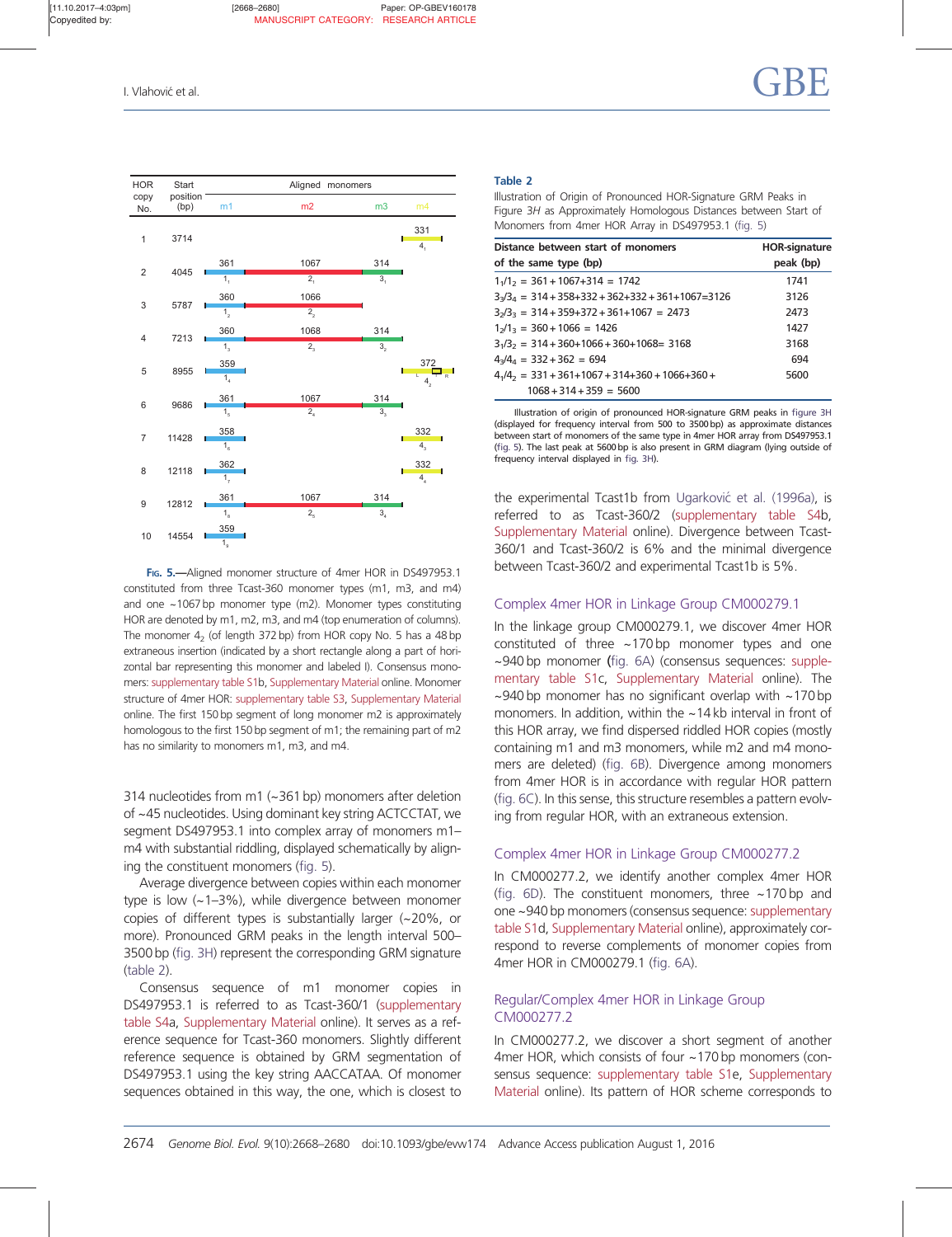<span id="page-8-0"></span>

FIG. 6.—HORs in CM000279.1 and CM000277.2. (A) 4mer HOR in CM000279.1 consisting of three ~170 bp and one ~940 bp monomers. Consensus monomers: supplementary table S1c, Supplementary Material online. (B) Dispersed HOR copies in CM000279.1. Third column: spacing between neighboring dispersed copies. (C) Divergence matrix: average divergence between monomers from figure 6A (%). (D) 4mer HOR in CM000277.2 constituted of three ~170 bp and one ~940 bp monomers. In the 373 bp sequence (column m4, HOR copy No. 7) the first 118 bp and the last 204 bp nucleotides correspond to the first 118bp and the last 204bp segments from consensus m4, respectively. Consensus monomers: supplementary table S1d, Supplementary Material online. Monomers in this HOR approximately correspond to reverse complements of monomers from figure 6A. (E) 4mer HOR in CM000277.2 constituted of four ~170 bp monomers. Consensus monomers: supplementary table S1e, Supplementary Material online.

regular HOR (fig. 6E). On the other hand, these HORs are "weak" in the sense that divergence between some of neighboring monomers is only slightly larger than divergence between monomers of the same type in different HOR copies. For example, divergence m1 versus m2 is only ~50% higher than divergence between m1 monomers in different HOR copies.

## Complex 6mer HOR in Unplaced Singleton GG694292.1

In GG694292.1, we discover a sequence of nine copies of complex 6mer HOR, each constituted of five almost homologous ~311 bp monomers (referred to as type 1, consensus sequence: supplementary table S1f, Supplementary Material online) and one 567 bp monomer (referred to as type 2, consensus sequence: supplementary table S1f, Supplementary Material online) (HOR scheme in [fig. 5B\)](#page-7-0). In analogy to [tables](#page-6-0) [1](#page-6-0) and [2,](#page-7-0) the peaks in GRM diagram [\(fig. 7A](#page-9-0)) are approximately equal to distances between start positions of neighboring homologous monomers, giving rise to HOR signature peaks at 1502, 878, 1187, 2746, 3057, and 1804 bp [\(Table 3](#page-10-0)). Due to high level of homology among type 1 monomers, the highest frequency peak in GRM diagram ([fig. 7A\)](#page-9-0) is at ~311 bp due to pairs of neighboring ~311 bp monomers. It is interesting that consensus of type 2 monomers contains two shorter segments from consensus type 1 monomers. A 69 bp segment at the start of type 1 consensus is highly homologous to 69 bp segment starting at position 207 within type 2 consensus, and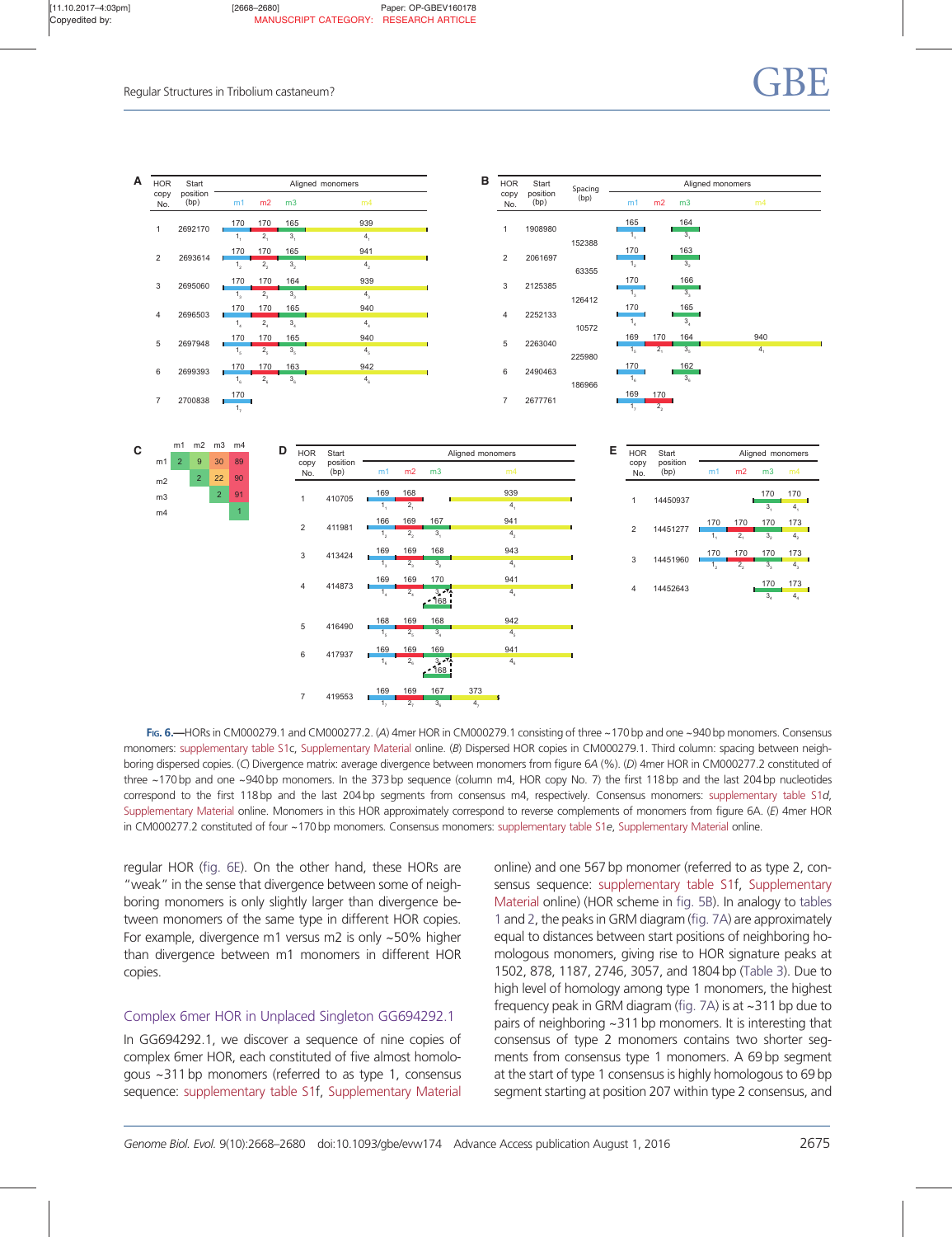<span id="page-9-0"></span>

FIG. 7. - HORs in GG694292.1, GG694249.1, and GG695437.1. (A) GRM diagram for GG694292.1. (B) 6mer HOR scheme in GG694292.1. Five columns m1–m5 display ~311 bp monomers that are mutually similar, referred to as copies of type 1. The sixth column m6 displays the ~567 bp monomers, referred to as monomer type 2. Mutual divergence among type 1 monomers is  $\sim$ 3% (in the range from 0.3% to 6%) and between type 2 monomers divergence is below 0.2%. (C) GRM diagram for GG694249.1. (D) 6mer HOR scheme in GG694249.1: five columns correspond to ~720 bp monomers (type 1) and the sixth column to ~2191 bp (type 2). This HOR can be also characterized as weak. (E) GRM diagram for GG695437.1. (F) 6mer HOR scheme in GG695437.1: five columns correspond to 122bp monomers (type 1) and the sixth column to ~1108 bp monomers (type 2). This HOR can be also characterized as weak.

38 bp segment at the end of type 1 consensus is highly homologous to 38 bp segment near the end of type 2 consensus. For this HOR pattern, the intra-HOR monomer divergence is only slightly larger than inter-HOR. In this sense this HORs can be characterized as weak.

## Complex 6mer HOR in Unplaced Singleton GG694249.1

In GG694249.1, we discover a segment of complex 6mer HOR, constituted of five ~720 bp monomers (type 1, consensus sequence: supplementary table S1g, Supplementary Material online) and one ~2191 bp monomer (type 2, consensus sequence: supplementary table S1g, Supplementary Material online) (GRM diagram in fig. 7C, and HOR scheme in fig. 7D). Similarly as in the previous case, this HOR can be characterized as weak.

## Complex 6mer HOR in Unplaced Singleton GG695437.1

In GG695437.1, we discover a segment of another complex 6mer HOR, constituted of five 122 bp monomers (type 1, consensus sequence: supplementary table S1h, Supplementary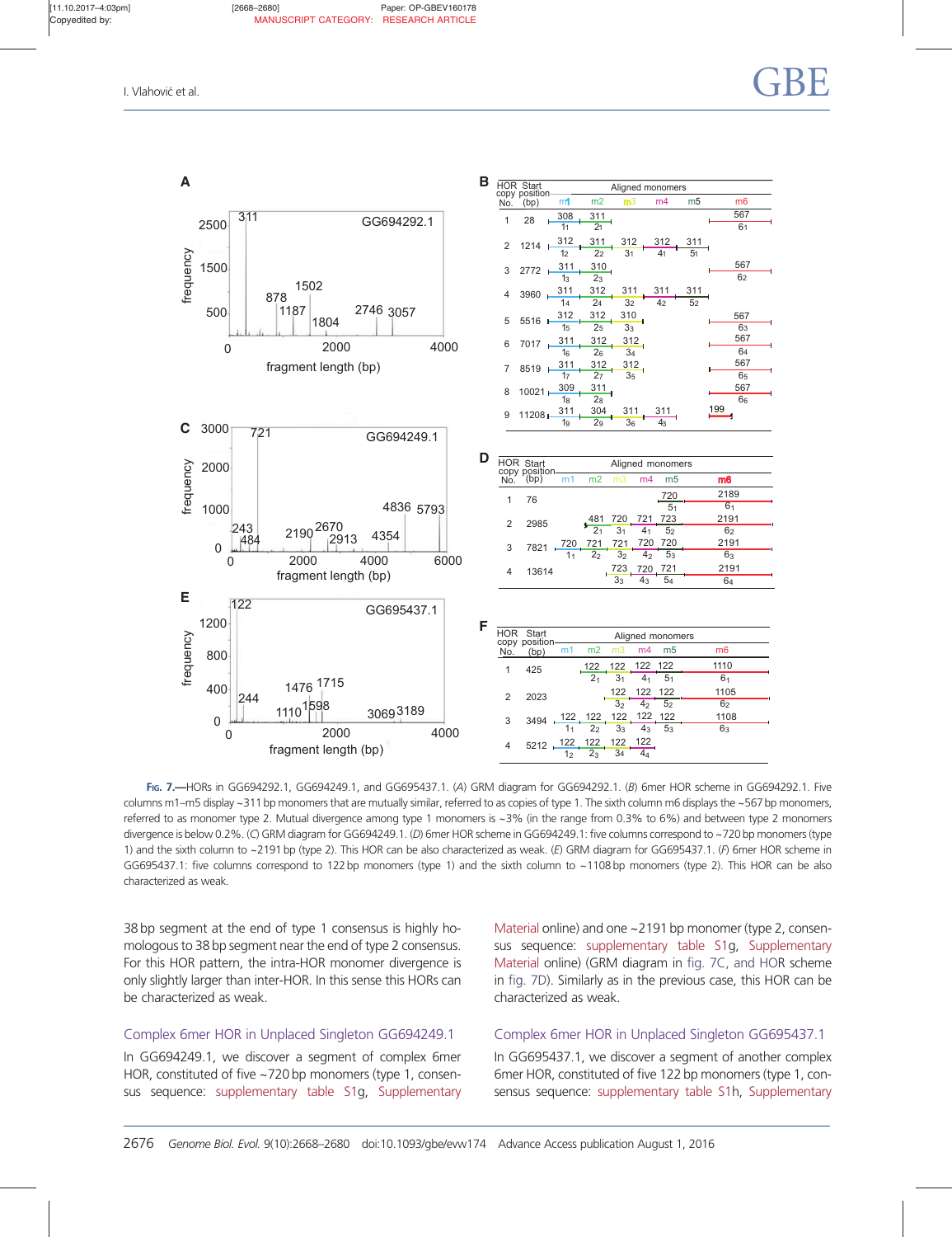<span id="page-10-0"></span>Material online) and one ~1108 bp monomer (type 2, consensus sequence: supplementary table S1h, Supplementary Material online) (GRM diagram in [fig. 7E, and HO](#page-9-0)R scheme in [fig. 7F\)](#page-9-0). The first 110 bp segment and the last 84 bp segment in the ~1108 bp monomer are approximately homologous to the corresponding segments in 122 bp monomers. Thus, the ~1108 bp monomer could be related to a large extraneous insertion into 122 bp monomer. Similarly as in the previous two cases, this HOR can be characterized as weak.

## Positions of HOR Arrays and Dispersed HOR Copies in Relation to Gene Positions

We located different HOR arrays in CM000277.2 and CM000279.1 from [figure 6](#page-8-0) in relation to nearby genes in these two chromosomes. In CM000277.2 4mer ~1447 bp HOR array from [figure 6D](#page-8-0) is positioned between two genes, Kv channel interacting protein 1 gene and ATP-dependent RNA helicase p62-like protein gene, while 4mer  $\sim$  680 bp HOR array from [figure 6E](#page-8-0) is located in intron between exons 5 and 6 in decaprenyl diphosphate synthase subunit 1 gene (for more details see fig. 8). Three dispersed HOR copies of  $\sim$ 1447 bp HOR in CM000279.1 from [figure 6B – b, c and f,](#page-8-0) are located in introns of VSX gene, mRNA transcription factor

#### Table 3

Illustration of Origin of Pronounced HOR-Signature GRM Peaks in Figure 7A as Distances between Start Positions of Approximately Homologous Monomers from GG694292.1 (fig. 7B)

| Distance between start of monomers                    | <b>HOR-signature</b> |
|-------------------------------------------------------|----------------------|
| of the same type (bp)                                 | peak (bp)            |
| $6\sqrt{6_4}$ = 567 + 311+312 + 312 = 1502            | 1502                 |
| $21/12 = 311 + 567 = 878$                             | 878                  |
| $11/12 = 308 + 311 + 567 = 1186$                      | 1187                 |
| $61/6$ <sub>2</sub> = 567 + 312+311 + 312+311 + 312+  | 2746                 |
| $311 + 310 = 2746$                                    |                      |
| $6\frac{1}{26}$ = 567 + 311+312 + 311+311 + 311+312 + | 3057                 |
| $312+310 = 3057$                                      |                      |
| $6\epsilon/6_7 = 567 + 311 + 304 + 311 + 311 = 1804$  | 1804                 |

AP-4 and Dachshumd homolog 1 genes, respectively [\(fig. 9\)](#page-11-0). 4mer ~1447 bp HOR array from [figure 6A](#page-8-0) is located in-between two genes, leucine rich repeat protein soc2 homolog gene and fascilin-2 gene (for more details see [fig. 9](#page-11-0)).

For HORs identified in unlinked multi-component scaffold DS497953.1 and unknown singleton scaffolds GG695826.1, GG694292.1, GG694249.1, and GG695437.1 in Tcas\_3.0 build, we could not identify nearby genes locations because this components in this version of T. castaneum genomes was not placed on chromosomes during assembling of the genome sequence.

# **Discussion**

In Tcast-360 5mer HOR [\(fig. 4C\)](#page-6-0), the constituent monomers in each HOR copy exhibit substantial intermonomeric sequence divergence, while divergence between monomers of the same type in different HOR copies is an order of magnitude lower. That is a pronounced HOR feature, analogous as in human HORs. Also, deletion of integer number of monomers is present in human HORs too [\(Warburton and Willard 1996\)](#page-13-0). Furthermore, extraneous insertions in HOR copies are even scarcer in T. castaneum Tcast-360 HOR copies than in some human alpha satellite HORs. In this respect, these T. castaneum HORs could be considered as textbook examples analogous to human chromosomes. However, the monomer lengths within HOR copies in T. castaneum have significantly larger relative spreading than within human HORs.

So far, the regular HORs have been identified only in primates, most often having alpha satellites as primary repeat units [\(Willard and Waye 1987](#page-13-0)). In other eukaryotes only complex HORs have been identified [\(Janzen et al. 1999](#page-12-0); [Pertile](#page-13-0) [et al. 2009;](#page-13-0) [Alkan et al. 2011](#page-12-0); [Komissarov et al. 2011\)](#page-13-0). In this sense, the appearance of regular HORs in so distant species as insect T. castaneum is interesting, since regular HOR pattern of more recent origin in primates appears also in evolutionary so distant species as T. castaneum, while so far it was not found between primates and T. castaneum along the evolutionary tree.



FIG. 8.—Positions of (A) 4mer ~1447 bp HOR from figure 6D and (B) 4mer ~ 680 bp HOR from figure 6E in CM000277.2 relatively to positions of protein coding genes (Tcas\_3.0 NCBI database). (A) 4mer ~1447 bp HOR is located at an intergenic region: 1094 bp from 3' end of KV channel-interacting protein 1 gene (LOC654909) and 399bp from 5' end of a probable ATP dependent RNA helicase DDX56 protein gene (LOC655034). (B) 4mer ~680 bp HOR, based on 170 bp monomers, is located in the sixth intron of decaprenyl-diphosphate synthetase subunit 1 gene (LOC662107).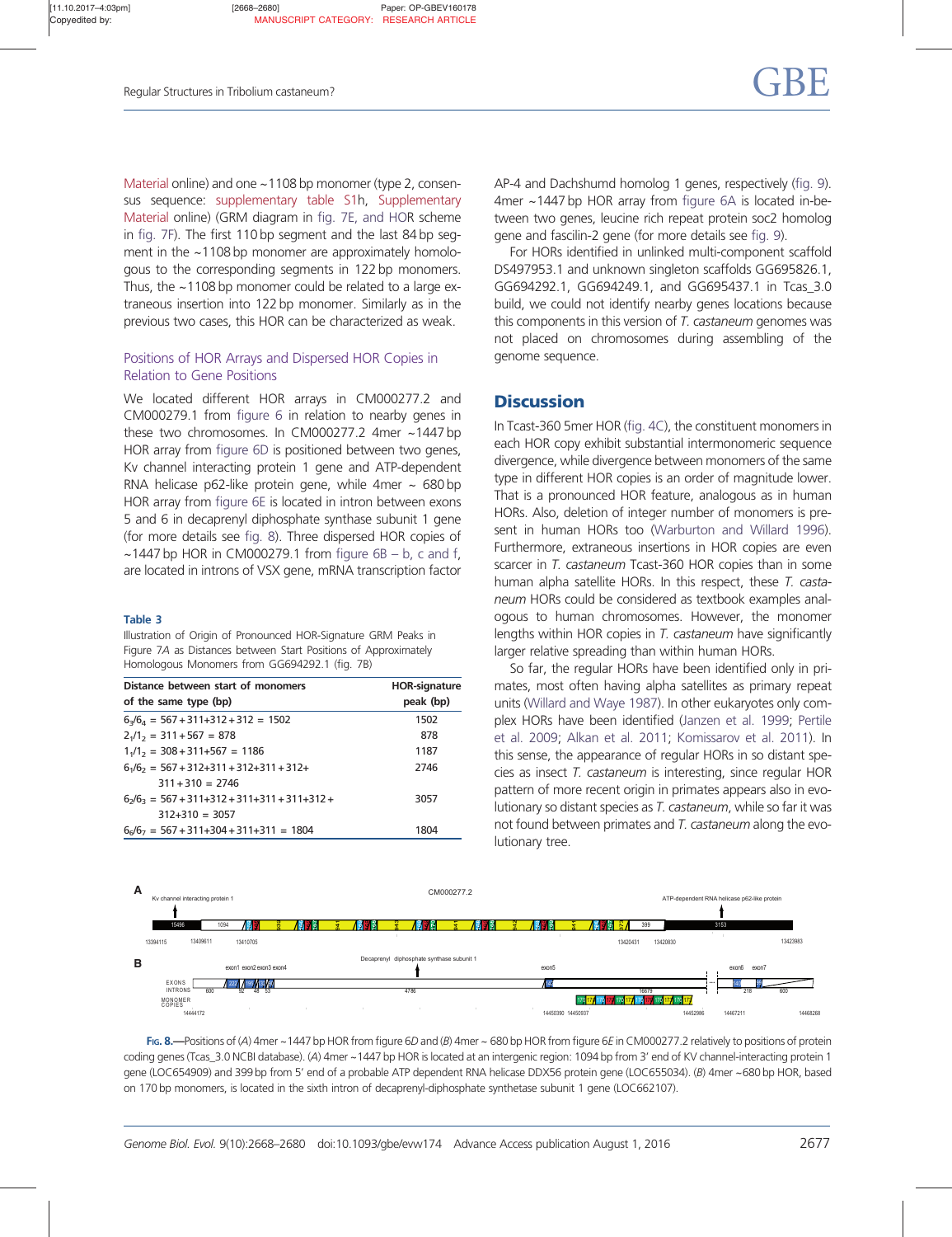CM000279.1

<span id="page-11-0"></span>

FIG. 9.—Positions of HOR copies from figure 6A and B in CM000279.1 relatively to positions of protein coding genes (Tcas\_3.0 NCBI database). The first HOR copy in this figure [\(fig. 6](#page-8-0)B HOR copy No 1) is located 299210 bp from 3' end of teneurin-a like protein gene and 3122 bp from 5' end of teneurin–a gene (LOC654865). The second HOR copy ([fig. 6](#page-8-0)B HOR copy No 2) is located in the second intron of visual system homeobox protein gene (VSX gen, LOC655933). The third HOR copy [\(fig. 6](#page-8-0)B HOR copy No 3) is located within second intron of mRNA transcription factor AP-4 gene (LOC656093). The fourth and the fifth HOR copies ([fig. 6](#page-8-0)B HOR copy No 4 and HOR copy No 5) are positioned 26,156 and 37,063 bp, respectively, from 3' end of nubbin gene (LOC656845) as well as 48,199 and 38,400 bp, respectively, from 5' end of ncRNA gene (LOC103312583). The sixth HOR copy is completely located in fifth intron of dachshund homolog 1 gene (LOC652934). The seventh HOR is located 367 bp from 3' end of leucine rich repeat protein soc2 homolog gene (LOC103312590) and 39,614 bp from 5' end of fascilin-2 gene (LOC664545). Seven copies of 4mer HOR ~1447 bp [\(fig. 6](#page-8-0)A) are located 14,776 bp from 3' end of leucine rich repeat protein soc2 homolog gene, described above in the seventh HOR copy, and 5,415 bp from 5' end of fascilin-2 gene which is also described above. We calculated positions of genes after downloading the sequence of nearby genes of HORs (according to NCBI positions for HORs in Tcas\_3.0) from http:// metazoa.ensembl.org/index.html and aligning them, as query in blastn, with CM000277.2 and CM000279.1 from Tcas\_3.0, as subject sequences.

Appearance of regular HORs in insects is surprising, since the human alpha satellite HORs were generally considered as result of recent evolutionary processes [\(Rudd et al. 2006](#page-13-0)). It was proposed that human alpha satellite HORs appeared after the split of human from chimpanzee lineage, estimated to occur 2–7 Myrs ago ([Schueler and Sullivan 2006](#page-13-0)). This is in accordance with observed large differences between HORs in human and chimpanzee [\(Paar et al. 2011a](#page-13-0), [2011b;](#page-13-0) Rosandić [et al. 2013](#page-13-0)). On the other hand, Tcast-360 bp satellite is specific for T. castaneum and has been amplified within its genome since the split from closest species T. freemani, which occurred 12–47 Myrs ago ([Angelini and Jockusch](#page-12-0) [2008](#page-12-0)). However, since tandemly repeated satellite DNA represents very unstable part of genome, prone to constant turnover and evolution, it is possible that HORs in T. castaneum genome occurred later during the course of evolution, not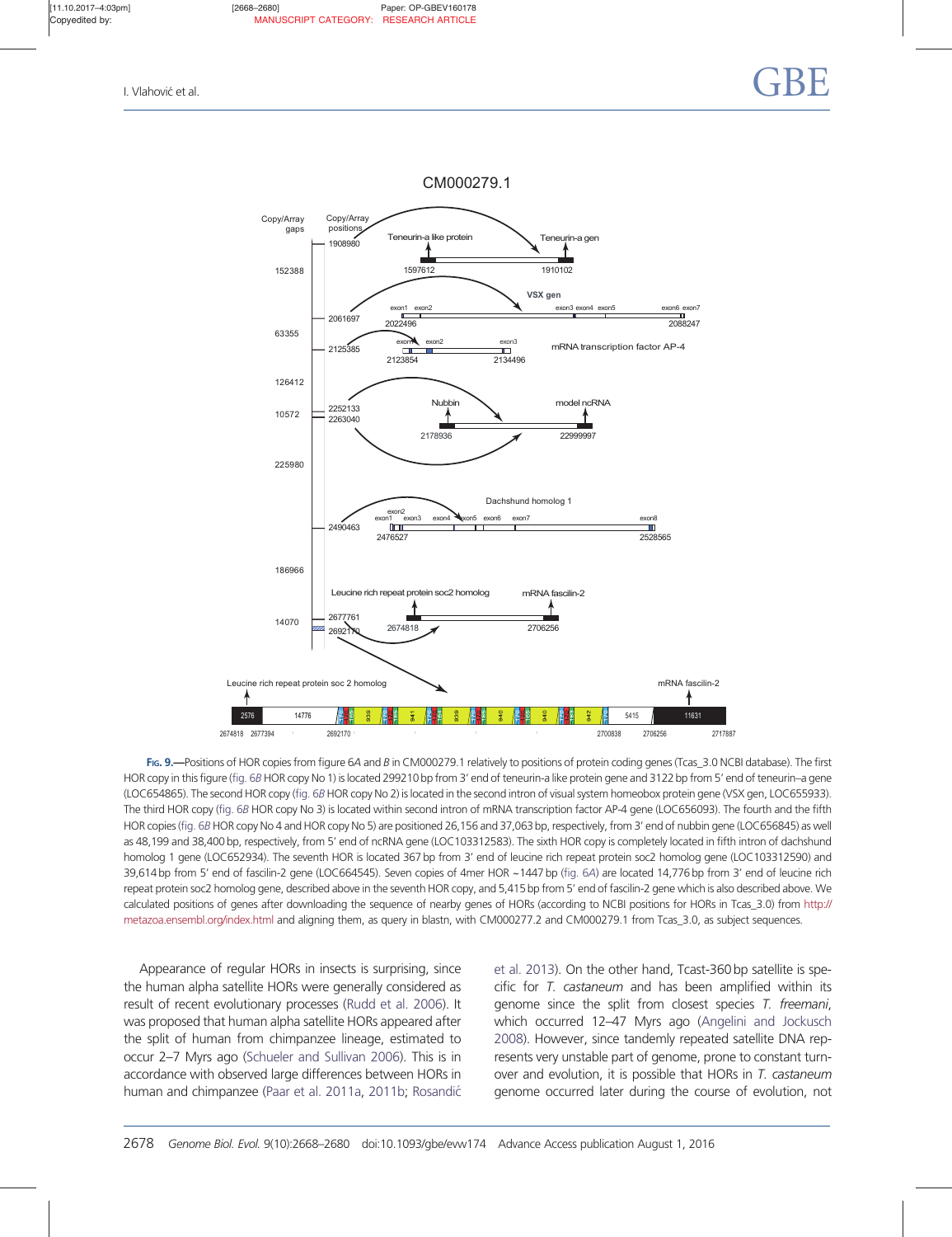<span id="page-12-0"></span>Table 4 List of HORs in Tribolium castaneum Genome Identified in this Work

| <b>HOR</b>       | <b>Constituting monomers</b>            | Location   |
|------------------|-----------------------------------------|------------|
| 5 <sub>mer</sub> | Five Tcast-360                          | GG695826.1 |
| 4 <sub>mer</sub> | Three Tcast-360 + one $\sim$ 1067 bp    | DS497953.1 |
| 4 <sub>mer</sub> | Three $\sim$ 170 bp + one $\sim$ 941 bp | CM000279.1 |
| 4 <sub>mer</sub> | Three $\sim$ 170 bp + one $\sim$ 941 bp | CM000277.2 |
| 4 <sub>mer</sub> | Four $\sim$ 170 bp                      | CM000277.2 |
| 6 <sub>mer</sub> | Five $\sim$ 311 bp + one 567 bp         | GG694292.1 |
| 6 <sub>mer</sub> | Five $\sim$ 720 bp + one $\sim$ 2191 bp | GG694249.1 |
| 6 <sub>mer</sub> | Five 122 bp + one $\sim 1108$ bp        | GG695437.1 |

exceeding in age human alpha satellite HORs. The regularity, integrity and low divergence among copies speak in favor of recent evolutionary origin of Tcast satellite HORs.

Although in general the formation of HORs can be explained by stochastic recombination processes (Charlesworth et al. 1994), preferential location of complex HORs within human centromeres and their specific structural features such as binding sites for kinetochore protein CENP-B suggest possible functional significance for centromere establishment [\(Ugarkovic´](#page-13-0) 2009). In addition, HORs could substantially increase the rate of genome divergence among species and contribute to speciation processes. For example, HORs contribute substantially to divergence between human and chimpanzee Y chromosomes [\(Paar et al. 2011a](#page-13-0)). As presented in this paper, HORs in T. castaneum are associated with genes and considering previously shown role of satellite repeats in modulation of gene expression (Feliciello et al. 2015b), we propose that HORs could act as gene regulatory elements. In this case, variation in HOR composition among individuals or populations can generate gene expression diversity and contribute to the evolution of gene regulatory network. HORs in T. castaneum genome have not been identified in previous analyses using standard bioinformatics tools. Difficulties were probably due to significant spreading of relative lengths of constituting monomers. In HORs based on monomers of 300–400 bp, the spreading of monomer lengths is sizeable, up to ~20% of monomer length, mostly due to deletion of sizable segments from monomers. This spreading in  $T$ . castaneum is much larger than  $\sim$  2% spreading of monomer lengths in human alpha satellites.

In summary, we discover eight novel HORs in T. castaneum (table 4), while prior to this work none was known.

The presence of HORs and in particular regular HORs within insect genome demonstrates a wide evolutionary spreading of HOR pattern hierarchical organization and their appearance in evolutionary distant eukaryotes. It is possible that using robust repeat finding GRM algorithm regular HORs could be discerned in some other invertebrate genomes too. Further studies are necessary to show whether regular HORs are to an extent restricted to some "islands" along the evolutionary chain, like higher primates and insects as discussed here, or are more broadly dispersed and to study their possible role as regulatory elements.

# Acknowledgments

The authors are grateful for thoughtful comments of reviewers helping to improve the manuscript. This work is supported by Grant IP-09-2014 from Croatian Science Foundation (HRZZ).

# Supplementary Material

Supplementary tables S1–S4 are available at Genome Biology and Evolution online (http://www.gbe.oxfordjournals.org/).

# Literature Cited

- Alkan C, et al. 2011. Genome-wide characterization of centromeric satellites from multiple mammalian genomes. Genome Res. 21:137–145.
- Anderson E, Hill RE. 2013. Long range regulation of the sonic hedgehog gene. Curr Opin Genet Dev. 27:54–59.
- Andersson R, Sandelin A, Danko CG. 2015. A unified architecture of transcriptional regulatory elements. Trends Genet. 31:426–433.
- Angelini DR, Jockusch EL. 2008. Relationships among pest flour beetles of the genus Tribolium (Tenebrionidae) inferred from multiple molecular markers. Mol Phyl Evol. 46:127–141.
- Baldini A, Smith DI, Rocchi M, Miller OJ, Miller DA. 1989. A human alphoid DNA clone from the EcoRI dimeric family: genomic and internal organization and chromosomal assignment. Genomics 5:822–828.
- Braikia FZ, et al. 2015. Developmental switch in the transcriptional activity of a long-range regulatory element. Mol Cell Biol. 35:3370–3380.
- Brajković J, Feliciello I, Bruvo-Mađarić B, Ugarković D. 2012. Satellite DNAlike elements associated with genes within euchromatin of the beetle Tribolium castaneum. G3 Genes Genomes Genet. 2:931–941.
- Charlesworth B, Sniegowski P, Stephan W. 1994. The evolutionary dynamics of repetitive DNA in eukaryotes. Nature 371:215–220.
- Denell R. 2008. Establishment of Tribolium as a genetic model system and its early contributions to evo-devo. Genetics 180:1779–1786.
- Eichten SR, et al. 2012. Spreading of heterochromatin is limited to specific families of maize retrotransposons. PLoS Genet. 8:e1003127.
- Erokhin M, Vassetzky Y, Georgiev P, Chetverina D. 2015. Eukaryotic enhancers: common features regulation, and participation in diseases. Cell Mol Life Sci. 72:2361–2375.
- Feliciello I, Chinali G, Ugarković D. 2011. Structure and evolutionary dynamics of the major satellite in the red flour beetle Tribolium castaneum. Genetica 139:999–1008.
- Feliciello I, Akrap I, Ugarković D. 2015b. Satellite DNA modulates gene expression in the beetle Tribolium castaneum after heat stress. PLoS Genet. 11:e1005466.
- Feliciello I, Akrap I, Brajković J, Zlatar I, Ugarković D. 2015a. Satellite DNA as a driver of population divergence in the red flour beetle Tribolium castaneum. Genome Biol Evol. 7:228–229.
- Glunčić M, Paar V. 2012. Direct mapping of symbolic DNA sequence into frequency domain in global repeat map algorithm. Nucleic Acids Res. 41:e17.
- Haygood R, Babbitt CC, Fedrigo O, Wray GA. 2010. Contrasts between adaptive coding and noncoding changes during human evolution. Proc Natl Acad Sci U S A. 107:7853–7857.
- Horz W, Altenburger W. 1981. Nucleotide sequence of mouse satellite DNA. Nucleic Acids Res. 9:683–696.
- Janzen MA, Buoen LB, Zhao F, Louis CF. 1999. Characterization of a swine chromosome-specific centromeric higher-order repeat. Mamm Genome 10:579–584.